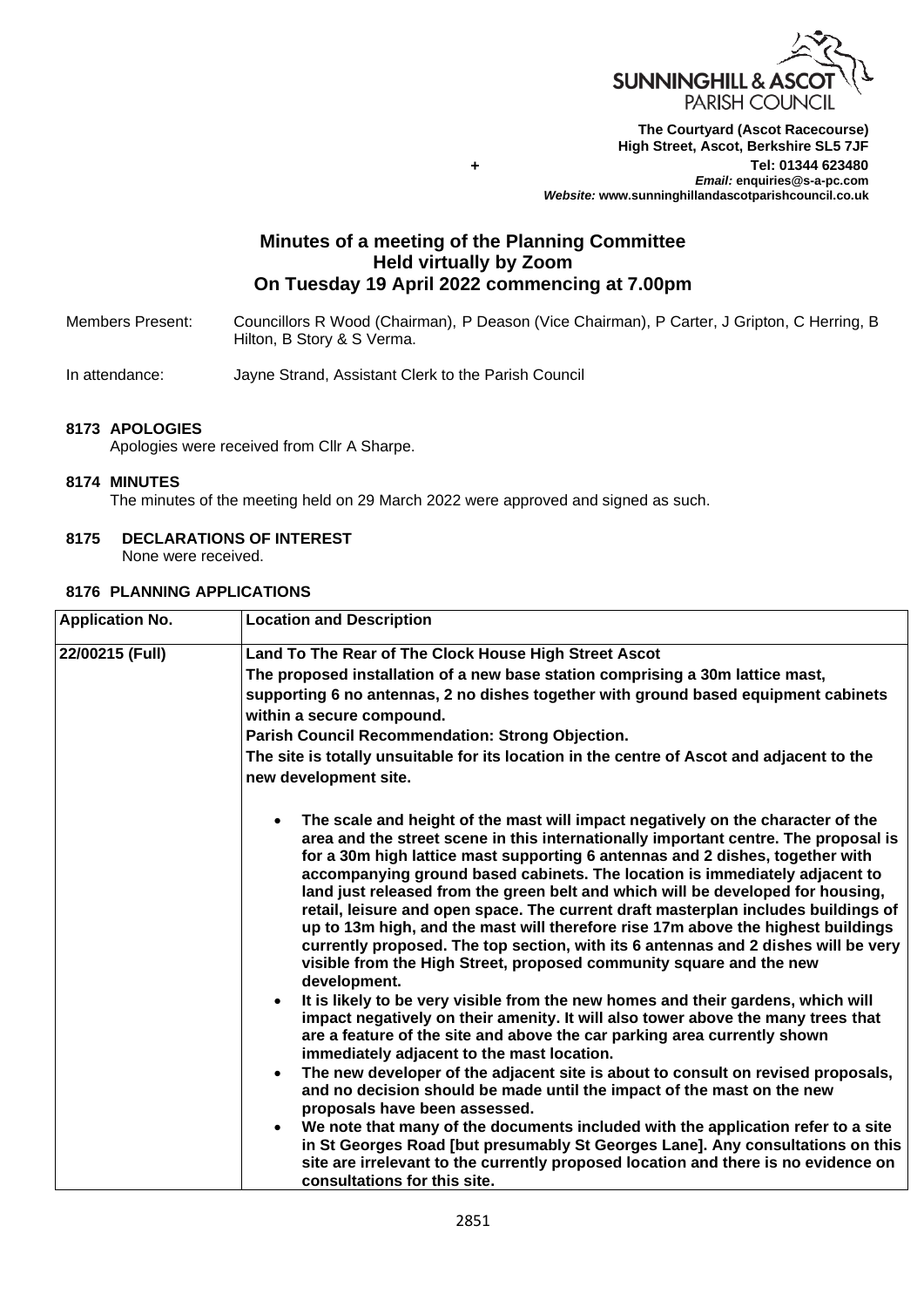|                                                                       | No drawings are included with the application, and it is therefore impossible to<br>$\bullet$<br>appreciate the full impact of the proposals, but it is clear the impact will be<br>significant.<br>It is noted that this mast is requested at 30m compared to all other 5G masts at<br>$\bullet$                                                                                                                                                                                                                                                                                                                                                                                                                                                                                                                                                                                                |
|-----------------------------------------------------------------------|--------------------------------------------------------------------------------------------------------------------------------------------------------------------------------------------------------------------------------------------------------------------------------------------------------------------------------------------------------------------------------------------------------------------------------------------------------------------------------------------------------------------------------------------------------------------------------------------------------------------------------------------------------------------------------------------------------------------------------------------------------------------------------------------------------------------------------------------------------------------------------------------------|
|                                                                       | 20m, with no justification for the increase.                                                                                                                                                                                                                                                                                                                                                                                                                                                                                                                                                                                                                                                                                                                                                                                                                                                     |
| 22/00694 (Full)                                                       | Dragon Nails 3 High Street Ascot SL5 7JF<br>Subdivision of the existing Class E unit to create second Class E unit and alterations to<br>fenestration, including the creation of new entrance to the new unit.<br>Parish Council Recommendation: No Issues and likely to have beneficial effect on<br>employment                                                                                                                                                                                                                                                                                                                                                                                                                                                                                                                                                                                 |
| 22/00714 (Full)                                                       | <b>Woodstock of Ascot Winkfield Road Ascot SL5 7EX</b><br>Refit of the existing shop to a butchers/deli, new shopfront and electronic awning.<br>Parish Council Recommendation: Parish Council fully supports this, a welcome new<br>retail business to the village.                                                                                                                                                                                                                                                                                                                                                                                                                                                                                                                                                                                                                             |
| 22/00718(Advert)                                                      | <b>Woodstock of Ascot Winkfield Road Ascot SL5 7EX</b><br>Consent to display 2no. non - illuminated fascia signs and lettering to proposed awning.<br>Parish Council Recommendation: No objections to the display of 2 no. non illuminated<br>fascia signs                                                                                                                                                                                                                                                                                                                                                                                                                                                                                                                                                                                                                                       |
| 22/00743 (Full)                                                       | Oakwood Bagshot Road Ascot SL5 9JP<br>Single storey extension to the existing rear outbuilding.<br>Parish Council Recommendation: No issues to this extension to pool house                                                                                                                                                                                                                                                                                                                                                                                                                                                                                                                                                                                                                                                                                                                      |
| 22/00798 (Full)                                                       | 17 Nash Gardens Ascot SL5 8TD<br>Part two storey/part first floor front/side extension, x5 new rooflights, relocation of front<br>entrance door and alterations to fenestration.<br><b>Parish Council Recommendation: No issues</b>                                                                                                                                                                                                                                                                                                                                                                                                                                                                                                                                                                                                                                                              |
| 22/00817 (Full)                                                       | Silwood Park Nurseries Cheapside Road Ascot SL5 7QY<br>New vehicular access.<br><b>Parish Council Recommendation: Refer to Highways</b><br>The applicant stated in the original approved application 20/02783/LBC that the existing<br>shared access would be retained and improved, but no evidence has been provided to<br>show that this option has been explored. It is clear that the current access does need<br>improvement with locked gates situated less than a car's length from the main road.<br>The proposed new entrance is situated just before a shallow bend in the road to the<br>south, marked by a bend warning and a SLOW sign on the road. If the Borough is<br>mindful to approve this application, after assessing the safety of the proposal, there will<br>need to be provision for a dropped curb and possible conditions on adjacent occupiers.                     |
| 22/00825 (Full)                                                       | Lavender House 8 Murray Court Ascot SL5 9BP<br>Part single/part two storey rear extension, first floor side/front extension and alterations<br>to fenestration.<br><b>Parish Council Recommendation: Concerns</b><br>While first-floor side extensions over the garage area are commonplace in Murray Court,<br>this application also proposes extending the first floor forward over the garage and<br>porch, 'in effect' protruding beyond the main property line. This will result in a bulky<br>appearance which is out of keeping with the original property. The proposed extension<br>will be all the more obvious as it is not tile-hung like the remainder of the first floor and<br>the many similar properties in the street. The Parish Council suggests a revised<br>application is put forward that is more sympathetic to the existing design, as per<br>neighbouring extensions. |
| 22/00849 (Full)                                                       | Capel Kiln Lane Winkfield Windsor SL4 2DU<br>Single storey rear extension, x8 new rooflights and x1 roof lantern following demolition<br>of existing element.<br>Parish Council Recommendation: Concern as to whether the 15% increase in depth<br>complies with Green Belt policies                                                                                                                                                                                                                                                                                                                                                                                                                                                                                                                                                                                                             |
| 22/00856<br>(Works<br><b>Trees Covered by TPO)</b><br>22/00857 (Full) | to Burwood House Ravensdale Road Ascot SL5 9HL<br>(T1) Sweet Chestnut - crown reduce by 1.5m to leave a height of 10m and a spread of 6m.<br>(078/2004/TPO).<br>Parish Council Recommendation: Refer to Tree Officer<br>The application looks similar to 18/01692 which was refused and the appeal was turned<br>down. The current application shows the tree as healthy and only justification is<br>"shading to garden"<br>28 Highclere Sunninghill Ascot SL5 0AA                                                                                                                                                                                                                                                                                                                                                                                                                              |
|                                                                       | Garage conversion, single storey front/side infill extension, single storey side/rear                                                                                                                                                                                                                                                                                                                                                                                                                                                                                                                                                                                                                                                                                                                                                                                                            |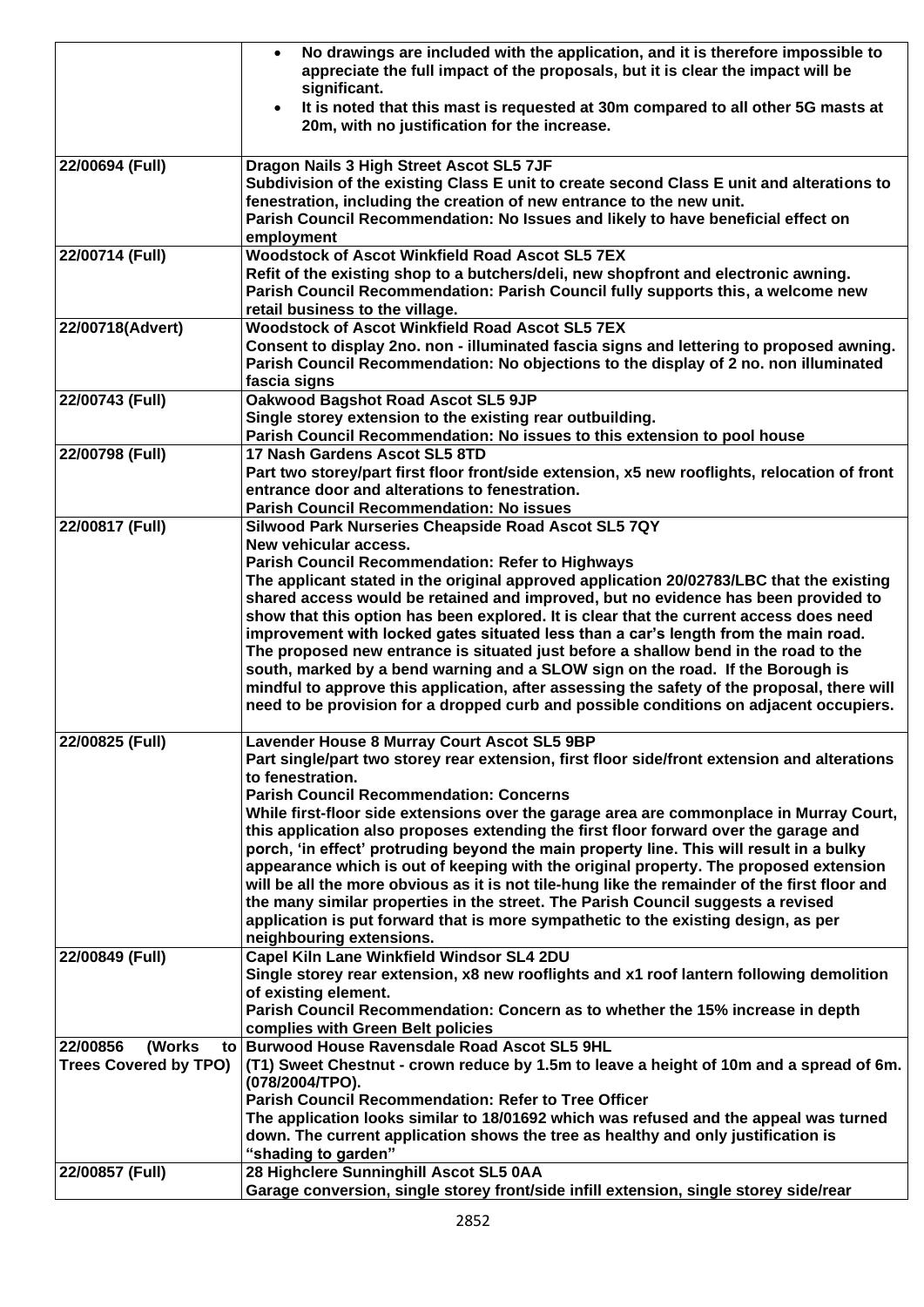|                              | extension, 1no. rear Juliet balcony, replacement roof with raised ridge height, 2no. front<br>dormers, alterations to fenestration and new hardstanding.                                                                                                                                                                                                                                                                                                                                                                                                                                                                                                                                                                                                                                                                                                                                                                                                                                                                                                                                                                                                                                                                                                                                                                                                                                                                                                                                                                                                                                                                         |
|------------------------------|----------------------------------------------------------------------------------------------------------------------------------------------------------------------------------------------------------------------------------------------------------------------------------------------------------------------------------------------------------------------------------------------------------------------------------------------------------------------------------------------------------------------------------------------------------------------------------------------------------------------------------------------------------------------------------------------------------------------------------------------------------------------------------------------------------------------------------------------------------------------------------------------------------------------------------------------------------------------------------------------------------------------------------------------------------------------------------------------------------------------------------------------------------------------------------------------------------------------------------------------------------------------------------------------------------------------------------------------------------------------------------------------------------------------------------------------------------------------------------------------------------------------------------------------------------------------------------------------------------------------------------|
|                              | <b>Parish Council Recommendation: Object.</b><br>The proposed parking for 5 cars at the front of the property will dominate the street<br>scene and is contrary to NP/DG3.3 and appears excessive. It is also noted that the                                                                                                                                                                                                                                                                                                                                                                                                                                                                                                                                                                                                                                                                                                                                                                                                                                                                                                                                                                                                                                                                                                                                                                                                                                                                                                                                                                                                     |
|                              | materials proposed should be porous and not hardstanding as per BW Design Guide<br>9.3.                                                                                                                                                                                                                                                                                                                                                                                                                                                                                                                                                                                                                                                                                                                                                                                                                                                                                                                                                                                                                                                                                                                                                                                                                                                                                                                                                                                                                                                                                                                                          |
| 22/00875<br>(Prior           | 5 School Road Ascot SL5 7AE                                                                                                                                                                                                                                                                                                                                                                                                                                                                                                                                                                                                                                                                                                                                                                                                                                                                                                                                                                                                                                                                                                                                                                                                                                                                                                                                                                                                                                                                                                                                                                                                      |
| <b>Approval Class MA)</b>    | Prior approval to change the ground floor shop unit to a two-bedroom self-contained                                                                                                                                                                                                                                                                                                                                                                                                                                                                                                                                                                                                                                                                                                                                                                                                                                                                                                                                                                                                                                                                                                                                                                                                                                                                                                                                                                                                                                                                                                                                              |
|                              | flat.                                                                                                                                                                                                                                                                                                                                                                                                                                                                                                                                                                                                                                                                                                                                                                                                                                                                                                                                                                                                                                                                                                                                                                                                                                                                                                                                                                                                                                                                                                                                                                                                                            |
|                              | <b>Parish Council Recommendation: Object:</b>                                                                                                                                                                                                                                                                                                                                                                                                                                                                                                                                                                                                                                                                                                                                                                                                                                                                                                                                                                                                                                                                                                                                                                                                                                                                                                                                                                                                                                                                                                                                                                                    |
|                              | Non-compliant with paragraph 10 and Table 1 of the Nationally Described<br>Minimum Space Requirements. - The double / twin bedrooms to the GF flat are<br>each approx 9.3 sq.m, below the 11.sq.m as required by paragraph 10 of the<br>Nationally Described Minimum Space Standards. If considered as a 3 bed 5<br>person flat the gross net area required by table 1 is 86 sq m vs the 69 sq.m                                                                                                                                                                                                                                                                                                                                                                                                                                                                                                                                                                                                                                                                                                                                                                                                                                                                                                                                                                                                                                                                                                                                                                                                                                 |
|                              | provided.<br>Contrary to Principle 8.2 of the RBWM Borough Wide Design Guide - Daylight to<br>the kitchen is via a light well which is positioned the width of the staircase from<br>the kitchen and has a door between it and the kitchen. It is also on the NE side<br>where it won't get any sunlight.                                                                                                                                                                                                                                                                                                                                                                                                                                                                                                                                                                                                                                                                                                                                                                                                                                                                                                                                                                                                                                                                                                                                                                                                                                                                                                                        |
|                              | The private amenity space appears to be below requirement of BWDG 8.4<br>$\bullet$<br>Contrary to NP/SV1: The parking provision isn't shown, but as it is in an area of<br>poor accessibility two spaces are required for the new flat. It is questioned<br>whether the forecourt can accommodate 2 spaces. It might be argued that the<br>space requirements haven't changed, but we draw attention to the number of<br>properties in School Road and the northern half of The Terrace without the<br>benefit of on-site parking (3 +12 respectively). There is a parking deficit in these<br>roads, compounded by the parking demand from the Nursery in The Terrace, the<br>Library on the corner of School Road and The Terrace, Visitors to One Stop and<br>Workers in the village, who park in any free space in both roads as soon as any<br>resident vacates a space for shopping, etc. There are frequently up to 7 spaces<br>occupied all day by workers in the village. The situation is compounded by the<br>presence of the Primary School and evening clubs etc. The situation has been<br>further exacerbated by home working, which means that a number of residents<br>remain in their parking spaces all day, so there are fewer spaces for village<br>workers, frequently no spaces available, either in the School Road car park or in<br>Upper Village Road adjacent to the car park.<br>PC are concerned that at least 11 new flats have been permitted in the High<br>Street without off street parking, thereby creating a cumulative harming effect of<br>a parking deficit of approximately 15 spaces. |
| 22/00881<br>(Advertisement)  | <b>Sunninghill Square Advertisement Site Cavendish Meads Ascot</b><br>Consent to display 3no. non-illuminated post mounted signs.<br><b>Parish Council Recommendation: Object</b><br>The proposed signs have logos/adverts onto the reverse of the signs, and thus not                                                                                                                                                                                                                                                                                                                                                                                                                                                                                                                                                                                                                                                                                                                                                                                                                                                                                                                                                                                                                                                                                                                                                                                                                                                                                                                                                           |
|                              | acceptable, as they are supposed to be directional signs, not corporate advertising,<br>especially as directional signs already exist on lamp-posts. Advertising should be<br>constrained to lands owned by the developer and not on communal verges.                                                                                                                                                                                                                                                                                                                                                                                                                                                                                                                                                                                                                                                                                                                                                                                                                                                                                                                                                                                                                                                                                                                                                                                                                                                                                                                                                                            |
| 22/00902<br>(Works)<br>to    | <b>Osprey House Friary Road Ascot SL5 9HD</b>                                                                                                                                                                                                                                                                                                                                                                                                                                                                                                                                                                                                                                                                                                                                                                                                                                                                                                                                                                                                                                                                                                                                                                                                                                                                                                                                                                                                                                                                                                                                                                                    |
| <b>Trees Covered by TPO)</b> | T1 Leylandii - fell, T2 Oak - fell, T3 Deciduous - fell (057/2004/TPO)                                                                                                                                                                                                                                                                                                                                                                                                                                                                                                                                                                                                                                                                                                                                                                                                                                                                                                                                                                                                                                                                                                                                                                                                                                                                                                                                                                                                                                                                                                                                                           |
|                              | Parish Council Recommendation: Refer to Tree Officer. It is Parish policy to only permit                                                                                                                                                                                                                                                                                                                                                                                                                                                                                                                                                                                                                                                                                                                                                                                                                                                                                                                                                                                                                                                                                                                                                                                                                                                                                                                                                                                                                                                                                                                                         |
|                              | felling as a last resort. The report attached to the application is not an arbor report,<br>simply a house purchase report by an RICS member and thus does not justify any<br>fellings.                                                                                                                                                                                                                                                                                                                                                                                                                                                                                                                                                                                                                                                                                                                                                                                                                                                                                                                                                                                                                                                                                                                                                                                                                                                                                                                                                                                                                                          |
| 22/00919 (Full)              | 41 Hurstwood Ascot SL5 9SP                                                                                                                                                                                                                                                                                                                                                                                                                                                                                                                                                                                                                                                                                                                                                                                                                                                                                                                                                                                                                                                                                                                                                                                                                                                                                                                                                                                                                                                                                                                                                                                                       |
|                              | Single storey front/side extension, single storey side/rear extension, x1 new chimney                                                                                                                                                                                                                                                                                                                                                                                                                                                                                                                                                                                                                                                                                                                                                                                                                                                                                                                                                                                                                                                                                                                                                                                                                                                                                                                                                                                                                                                                                                                                            |
|                              | and alterations to the patio area.<br><b>Parish Council Recommendation: Serious Concerns</b>                                                                                                                                                                                                                                                                                                                                                                                                                                                                                                                                                                                                                                                                                                                                                                                                                                                                                                                                                                                                                                                                                                                                                                                                                                                                                                                                                                                                                                                                                                                                     |
|                              | This is a significant increase to a bungalow which would occupy the full width of the site                                                                                                                                                                                                                                                                                                                                                                                                                                                                                                                                                                                                                                                                                                                                                                                                                                                                                                                                                                                                                                                                                                                                                                                                                                                                                                                                                                                                                                                                                                                                       |
|                              | and reduce the private amenity space. The extension at the rear appears to encroach on                                                                                                                                                                                                                                                                                                                                                                                                                                                                                                                                                                                                                                                                                                                                                                                                                                                                                                                                                                                                                                                                                                                                                                                                                                                                                                                                                                                                                                                                                                                                           |